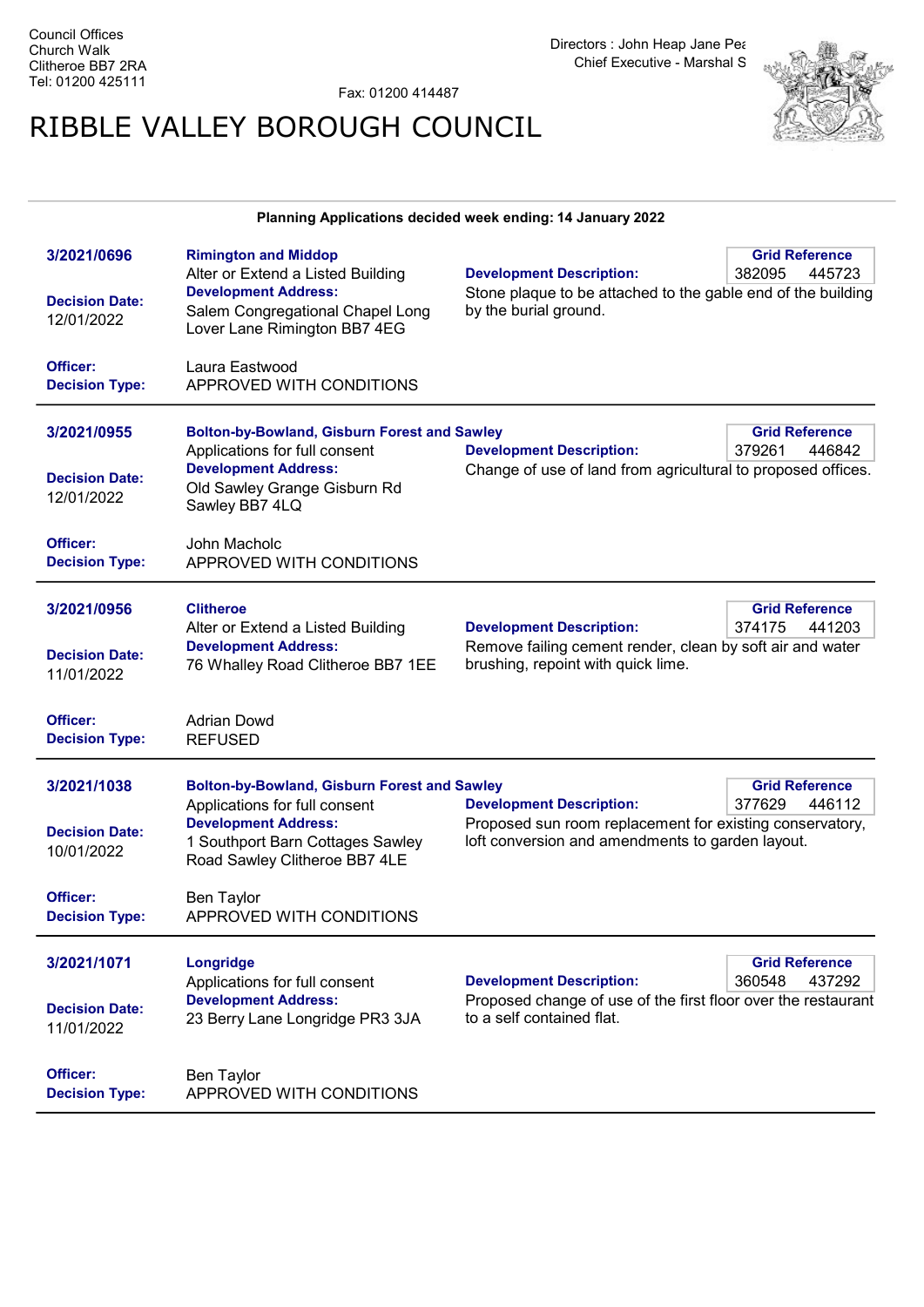| 3/2021/1080<br><b>Decision Date:</b><br>10/01/2022<br>Officer:<br><b>Decision Type:</b> | Read<br>Applications for full consent<br><b>Development Address:</b><br>20 Berkeley Drive Read BB12 7QG<br><b>Ben Taylor</b><br>APPROVED WITH CONDITIONS                                                                                                | <b>Development Description:</b><br>Proposed single storey rear extension with first floor<br>extension. Removal of existing balcony, to be replaced with<br>a single window along with new stone and render finish to<br>front elevation.                                                                                                                                       | <b>Grid Reference</b><br>377079<br>434872 |
|-----------------------------------------------------------------------------------------|---------------------------------------------------------------------------------------------------------------------------------------------------------------------------------------------------------------------------------------------------------|---------------------------------------------------------------------------------------------------------------------------------------------------------------------------------------------------------------------------------------------------------------------------------------------------------------------------------------------------------------------------------|-------------------------------------------|
| 3/2021/1088<br><b>Decision Date:</b><br>11/01/2022<br>Officer:<br><b>Decision Type:</b> | <b>Newton</b><br>Applications for full consent<br><b>Development Address:</b><br>The Barn at The Heaning Dunsop<br>Road Newton in Bowland BB7 3ED<br>Laura Eastwood<br>APPROVED WITH CONDITIONS                                                         | <b>Development Description:</b><br>Change of use of the existing horse arena and stables from<br>private use to livery. Access will be by the existing track.<br>Two of the stables will be retained for personal use.<br>Proposed extension of a storage area, 1.5m x 1.5m,<br>attached to the existing arena and to be clad in the same<br>material as the existing building. | <b>Grid Reference</b><br>368540<br>450463 |
| 3/2021/1154<br><b>Decision Date:</b><br>11/01/2022                                      | <b>Wilpshire</b><br>Applications for full consent<br><b>Development Address:</b><br>27 The Hazels Wilpshire BB1 9HZ                                                                                                                                     | <b>Development Description:</b><br>Loft conversion with side-facing dormer.                                                                                                                                                                                                                                                                                                     | <b>Grid Reference</b><br>368420<br>432953 |
| <b>Officer:</b><br><b>Decision Type:</b>                                                | Sarah Heppell<br>APPROVED WITH CONDITIONS                                                                                                                                                                                                               |                                                                                                                                                                                                                                                                                                                                                                                 |                                           |
| 3/2021/1172<br><b>Decision Date:</b><br>14/01/2022<br>Officer:<br><b>Decision Type:</b> | <b>Aighton, Bailey &amp; Chaigley</b><br>Applications for full consent<br><b>Development Address:</b><br>Barracks Farm Chipping Road<br>Chaigley Bashall Eaves BB7 3LX<br>Sarah Heppell<br>APPROVED WITH CONDITIONS                                     | <b>Development Description:</b><br>Proposed rear extension and conversion of garage to<br>lounge                                                                                                                                                                                                                                                                                | <b>Grid Reference</b><br>366828<br>442014 |
| 3/2021/1173<br><b>Decision Date:</b><br>10/01/2022<br>Officer:<br><b>Decision Type:</b> | <b>West Bradford</b><br>Applications for full consent<br><b>Development Address:</b><br>West Bradford Village Hall<br><b>Grindleton Road West Bradford BB7</b><br>4TE<br><b>Ben Taylor</b><br>APPROVED WITH CONDITIONS                                  | <b>Development Description:</b><br>Formation of exercise track with exercise stations around<br>perimeter of recreation ground.                                                                                                                                                                                                                                                 | <b>Grid Reference</b><br>374792<br>444713 |
| 3/2021/1182<br><b>Decision Date:</b><br>11/01/2022<br>Officer:<br><b>Decision Type:</b> | <b>Bolton-by-Bowland, Gisburn Forest and Sawley</b><br>Applications for full consent<br><b>Development Address:</b><br>land opposite Bay Gate Cottage<br>Barret Hill Brow Bolton by Bowland<br>BB7 4PQ<br><b>Ben Taylor</b><br>APPROVED WITH CONDITIONS | <b>Development Description:</b><br>Demolition of stone store and construction of a stone field<br>shelter. Parking and landscaping.                                                                                                                                                                                                                                             | <b>Grid Reference</b><br>375839<br>449841 |